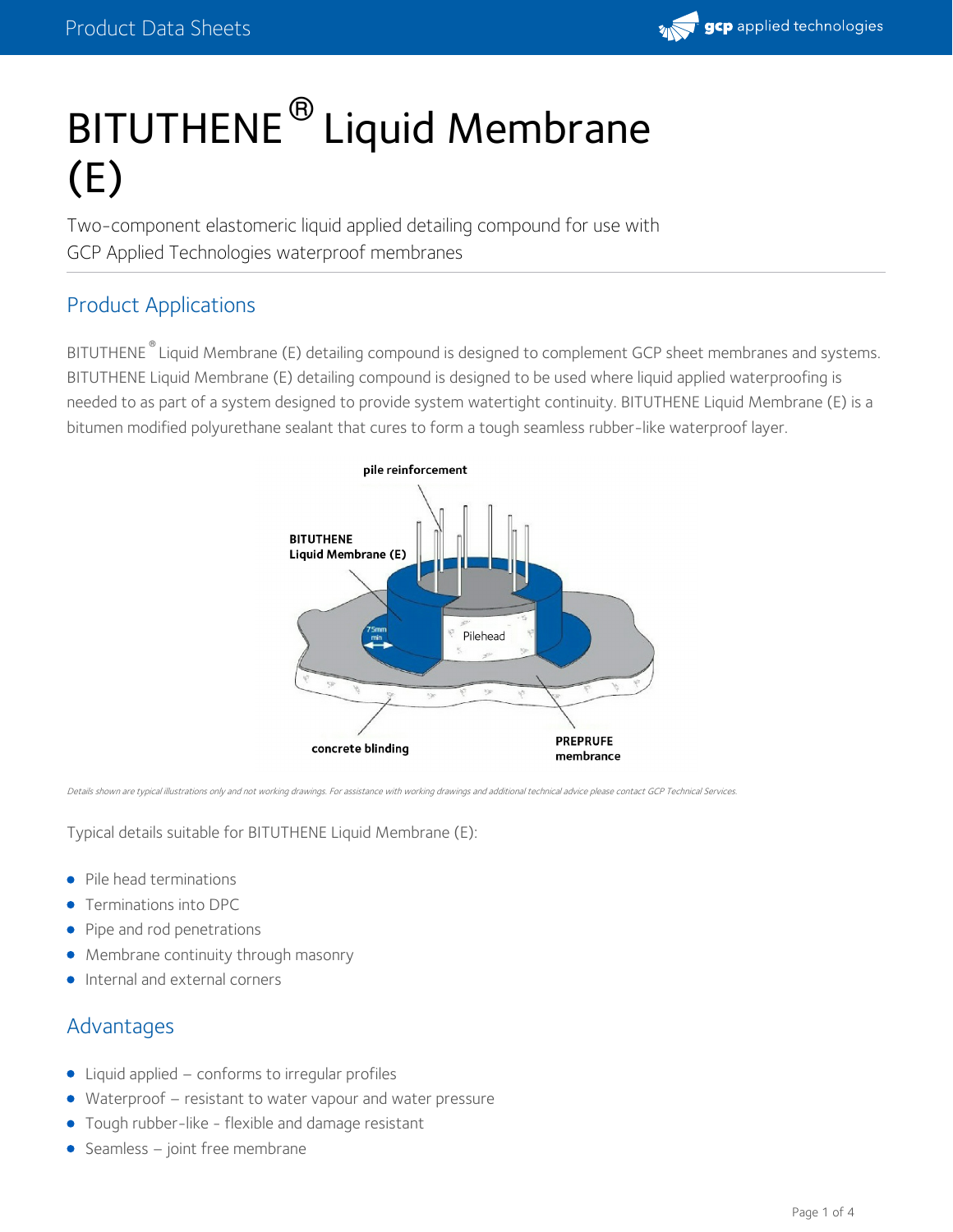

- Chemical cure The two parts of BITUTHENE Liquid Membrane (E) are mixed on site and troweled on to provide a simple and quick waterproofing and detailing aid in conjunction with BITUTHENE and PREPRUFE  $^\circ$  sheet membrane waterproofing systems.
- Cold applied no hazardous flame required
- PREPRUFE and BITUTHENE membrane compatible complements both waterproofing systems

# System Components

#### Detailing Compound:

BITUTHENE Liquid Membrane (E) — Part A and Part B: two component detailing compound designed for use with GCP products.

When cured BITUTHENE Liquid Membrane (E) forms a tough seamless rubber-like waterproofing for penetrations, laps, and other critical detail areas

## Ancillary/Companion Products used with BITUTHENE Liquid Membrane (E):

BITUTHENE and PREPRUFE membranes as detailed on GCP published application guides, data sheets and drawings

#### Limitations of Use

- BITUTHENE Liquid Membrane (E) detailing compound is not intended for any other use, other than those specifically detailed in this data sheet or any supplementary product literature found at the local sites within gcpat.com. For any use not mentioned within this data sheet, contact GCP Technical Services for guidance. Contact GCP Technical Services where any other use is anticipated or intended.
- BITUTHENE Liquid Membrane (E) detailing compound is designed where in-service temperatures will not exceed 54°C.
- BITUTHENE Liquid Membrane (E) is not designed for permanently exposed applications. It is required that concrete must be poured within 56 days (or 42 days in hot climates) of application.

Note that because of local regulations, test standards and customs, product literature and offerings may be different in various locations. If you have any questions or comments, please contact your local customer service at asia.enq@gcpat.com.

## Safety and Handling Information

Users must read and understand the product label and safety data sheet (SDS) for each system component. All users should acquaint themselves with this information prior to working with the products and follow the precautionary statements. SDSs can be obtained by contacting your local GCP representative or office.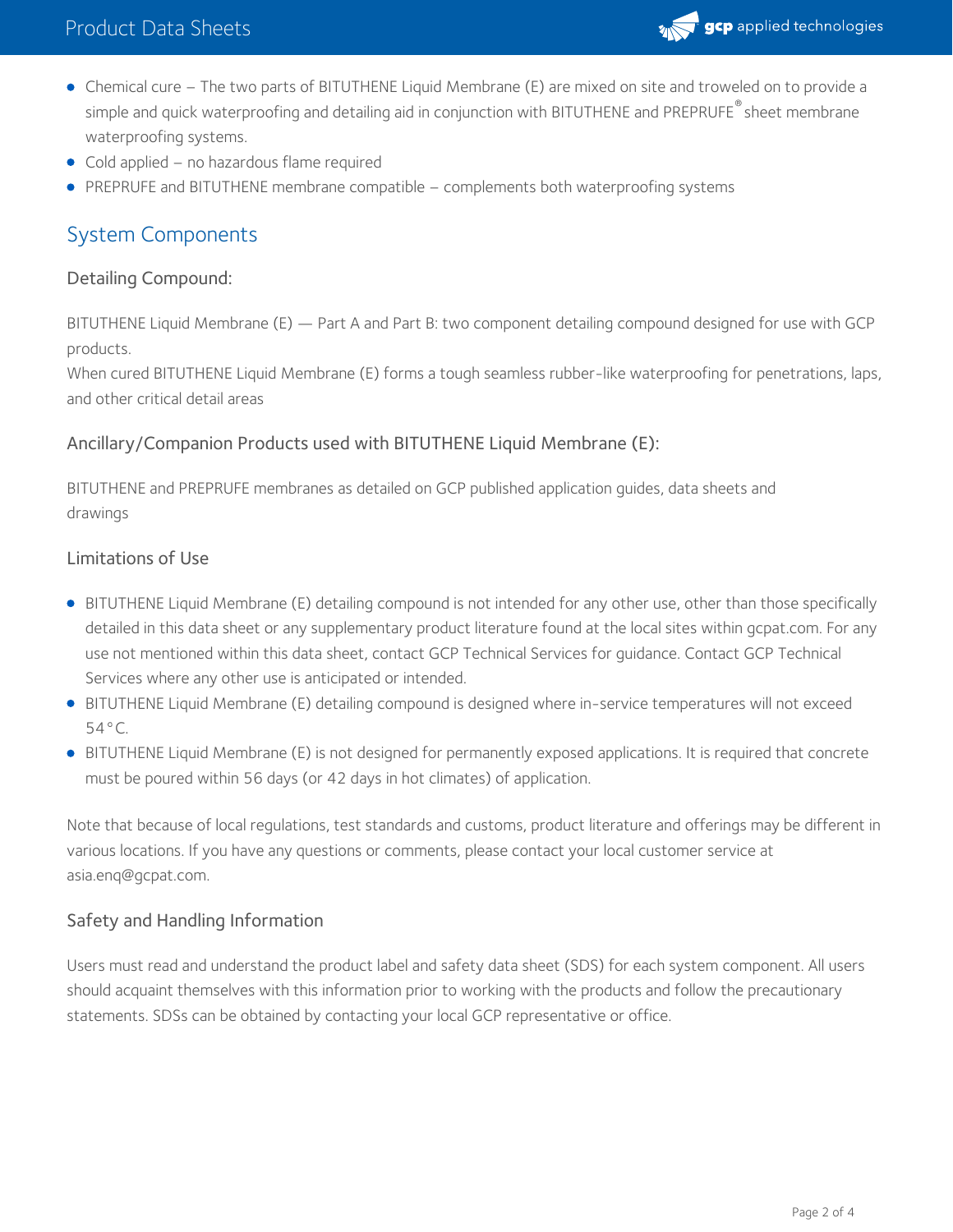

# Storage

- All products must be handled and stored consistent with BITUTHENE Liquid Membrane (E) detailing compound methods statement of BITUTHENE and PREPRUFE.
- All BITUTHENE Liquid Membrane (E) detailing compound product should be stored upright in its original container.
- Product Shelf Life: 1 year from date of manufacture
- Store in dry conditions between +10°C and 45°C
- **Store off ground, under tarps or otherwise protected from rain, moisture and direct sunlight.**

# Installation

# **Temperature**

Only apply BITUTHENE Liquid Membrane (E) in dry weather and when air temperatures are between 5°C and 40°C.

# Substrate Preparation

Surfaces must be structurally sound and free of voids, spalled areas, loose aggregate and sharp protrusions. Repair concrete defects such as spalled or poorly consolidated areas and remove sharp protrusions. Remove contaminants such as grease, oil and wax from exposed surfaces. Remove dust, dirt, loose stone and debris. Concrete must be properly cured (minimum 7-days for normal structural concrete and 14-days for lightweight structural concrete) and shall be dry to <5% moisture content. Substrate temperature shall be between 5°C and 45°C. PREPRUFE and BITUTHENE membrane surfaces shall be clean, dry and undamaged.

# Mixing

BITUTHENE Liquid Membrane (E) pack is supplied in a single can containing Part A base with the Part B reactor located separately under the can lid. Using a slow speed mixer, pre-mix part A then, add Part B (clear) to Part A (black). Mix the two parts for approximately 1 minute at 100 rpm. Mix for a further 2-3 minutes at 200-300 rpm until uniform blending is achieved. Scrape the sides and bottom of the container during mixing to ensure thorough blending. At ambient temperatures below +10°C, store overnight at +20°C to improve blending and workability. Clean tools and equipment before BITUTHENE LM (E) liquid membrane has cured.

# Application

When used as a stand alone system, BITUTHENE Liquid Membrane (E) are mixed and applied in accordance with manufacturer's instructions with a trowel or float, solid barrel gun or hand held squeegee to achieve a minimum thickness of 1.5mm. Apply to a minimum thickness of 2.5mm when used as a detailing aid with BITUTHENE or PREPRUFE membranes.

Once mixed BITUTHENE Liquid Membrane (E) should be applied within 30mins to one hour. Material thickens quicker as the ambient temperature increases, which thickened material must be discarded. BITUTHENE Liquid Membrane (E) shall be allowed to cure for 24 hours before being overlapped by BITUTHENE or PREPRUFE Membranes.

A minimum overlap of the BITUTHENE sheet membrane of 50 mm shall be provided and where applicable between 50 mm and 75 mm onto PREPRUFE sheet membranes.